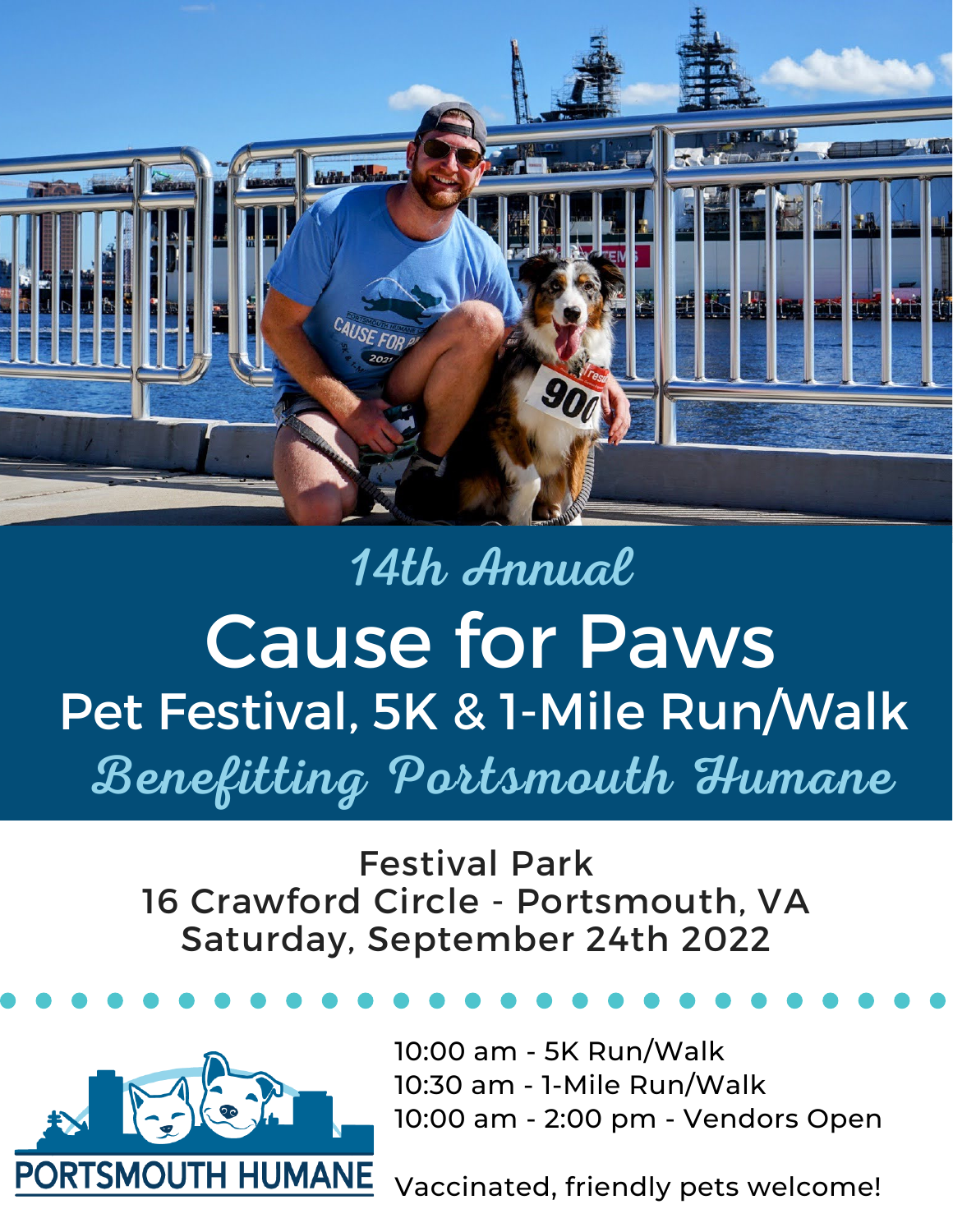

## Presenting Sponsor - \$7,500 (Exclusive)

- Priority placement of logo in event communications
- Logo display on shirts provided to all race participants
- Exclusive logo placement on billboard and event flyer
- Inclusion of logo in e-mail messaging and run registration page
- Logo placement on PHS website for 1 year
- Company listing on Facebook event
- At least 4 exclusive mentions during event
- Logo on exclusive and sponsor banner displayed at event
- Booth space in vendor fair
- Inclusion of promotional item in goodie bags
- 10 complimentary run/walk registrations

# High Street - \$5,000

- Placement of logo in event communications
- Logo display on shirts provided to all race participants
- Inclusion of logo in e-mail messaging and run registration page
- Logo placement on PHS website for 1 year
- Company listing on Facebook event
- At least 2 exclusive mentions during event
- Logo on exclusive and sponsor banner displayed at event
- Booth space in vendor fair
- Inclusion of promotional item in goodie bags
- 8 complimentary run/walk registrations

#### Water Street - \$2,500

- Logo display on shirts provided to all race participants
- Inclusion of logo in e-mail messaging
- Logo placement on PHS website and company listing on Facebook event
- At least 1 exclusive mention during event
- Logo on exclusive and sponsor banner displayed at event
- Booth space in vendor fair
- Inclusion of promotional item in goodie bags
- 6 complimentary run/walk registrations

#### Bart Street - \$1,000

- Logo display on shirts provided to all race participants
- Inclusion of logo in e-mail messaging
- Logo placement on PHS website and company listing on Facebook event
- Logo on sponsor banner displayed at event
- Booth space in vendor fair
- Inclusion of promotional item in goodie bags
- 4 complimentary run/walk registrations

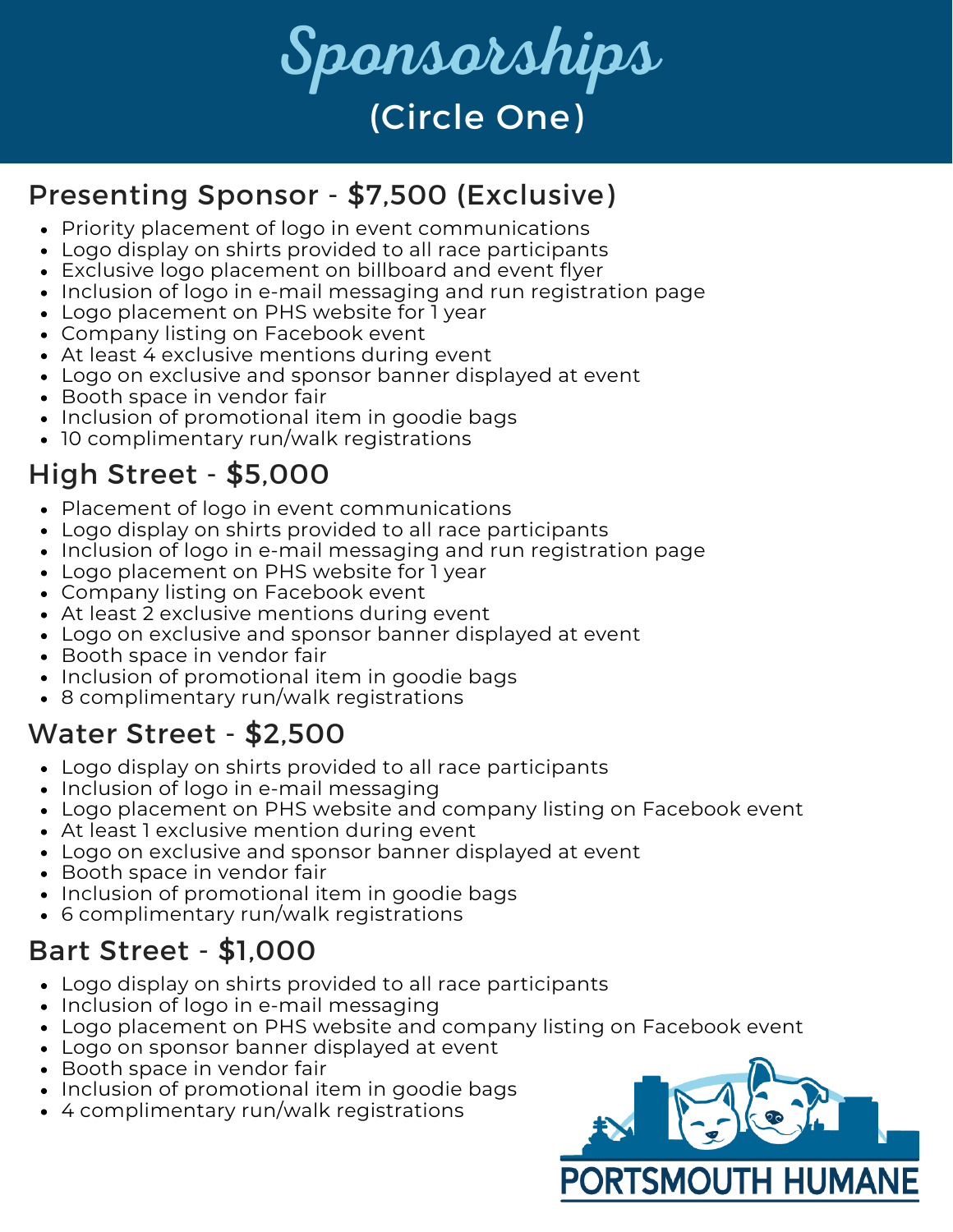# The Crawford - \$500

- Logo display on shirts provided to all race participants
- Inclusion of logo in e-mail messaging
- Logo placement on PHS website and company listing on Facebook Event
- Logo on sponsor banner displayed at event
- Booth space in vendor fair
- Inclusion of promotional item in goodie bags
- 2 complimentary run/walk registrations

### The Seawall - \$250

- Company name display on shirts provided to all race participants
- Company listing on PHS website and on Facebook event
- Company listing on sponsor banner displayed at event
- Booth space in vendor fair
- Inclusion of promotional item in goodie bags

## Vendor Space - \$100 (Pet Products/Services Only)

- $\bullet$  10 x 10 space
- Inclusion in Vendor List on website, in Facebook event, and in e-mail messaging

#### Nonprofit Space - \$25

- $\cdot$  10 x 10 space
- Inclusion in Partner List on website, in Facebook event, and in e-mail messaging

| YES, I will use my 10 x 10 ft booth space                      |  |  |  |  |  |  |  |  |  |  |
|----------------------------------------------------------------|--|--|--|--|--|--|--|--|--|--|
| NO, I will not be present on the day of the event              |  |  |  |  |  |  |  |  |  |  |
| Sponsors, please e-mail a high-resolution copy of your logo to |  |  |  |  |  |  |  |  |  |  |

director@portsmouthhumanesociety.org by August 1st.